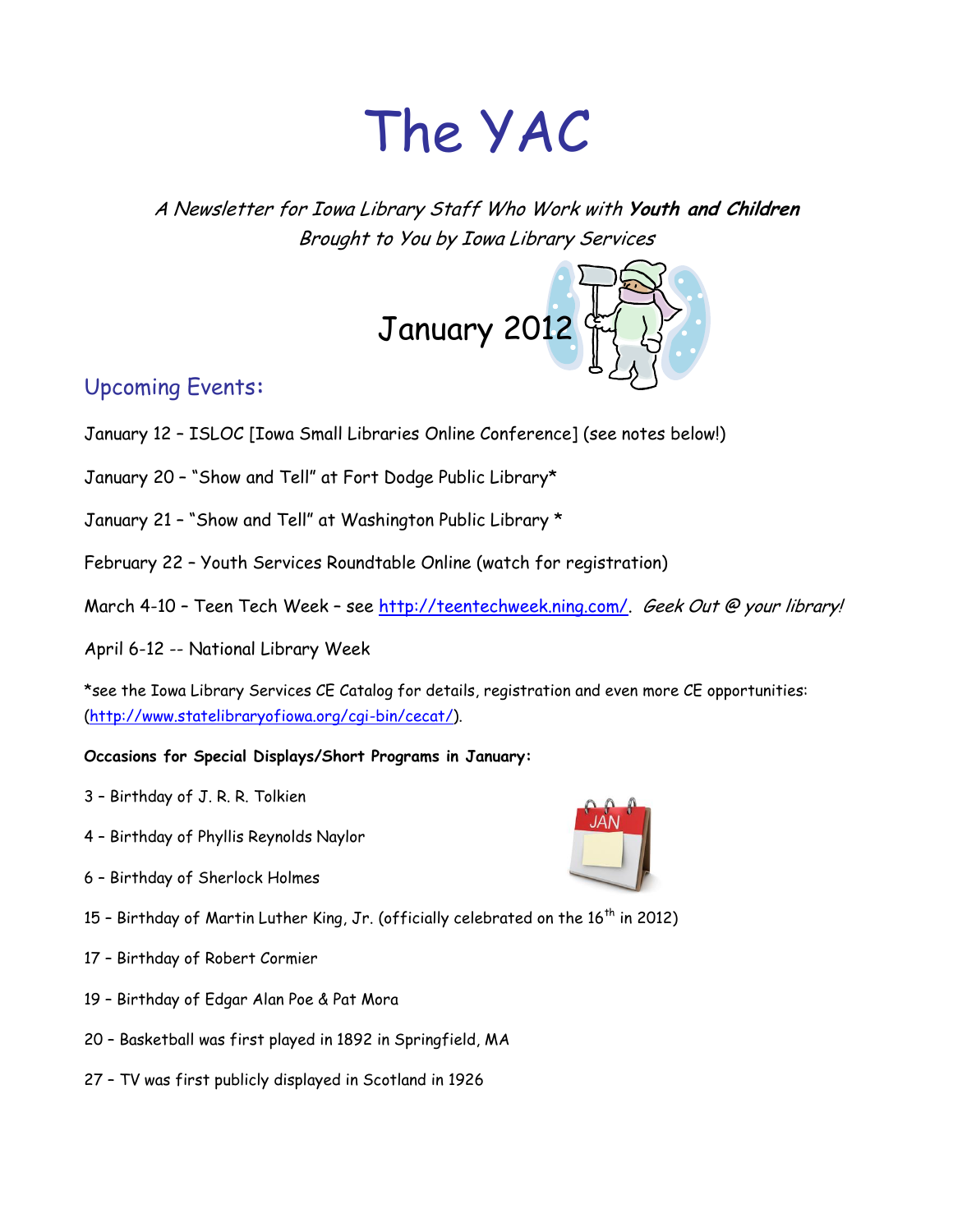# ISLOC sessions of special interest to youth services staff

Join your colleagues from the comfort of your home or office for the Iowa Small Libraries Online Conference 2012 on January 12! The conference theme this year is "The CRUX of the Matter: **CR**eating **U**ser e**X**periences That Matter." Of special interest to youth services staff:

"Cheap and Cool: Engaging Teens on a Shoestring" (Panel, moderated by Jennie Garner)

"Teen Spaces, Places and Faces: Creating a Teen-Friendly Environment at Your Library" (Panel, moderated by Maryann Mori)

"Welcoming Spaces for Children" (Panel, Moderated by Sarah Willeford)

Registration and additional details are available at [http://www.statelibraryofiowa.org/ld/c](http://www.statelibraryofiowa.org/ld/c-d/continuing-ed/isloc)[d/continuing-ed/isloc.](http://www.statelibraryofiowa.org/ld/c-d/continuing-ed/isloc) 

#### Statewide Youth Services Roundtable in February

Iowa Library Services will be holding a state-wide online Youth Services Roundtable on Wednesday, February 22, from 9:30 a.m.-11:30 a.m. One hour of this two-hour session will be a continuing education unit on advocacy-both for your library in your community, and internally with



other staff, about youth services.

The second hour will be a state-wide sharing session on programming ideas.

Watch for registration in the CE Catalog!

### Teen Tech Week is coming March 4-10!

The theme is "GEEK OUT @ your library." See the YALSA website at <http://teentechweek.ning.com/> for some ideas. Your District Office can provide die cut lettering so that you can create a bulletin board with the theme.

#### YA Books for Adults

If your New Year's resolutions included reading some recent young adult literature, Library Journal has recommendations that adult readers will enjoy. Here is their list: *Chime* by Frannie Billingsley; Bootleg: Murder, Moonshine, and the Lawless Years of Prohibition by Karen Blumenthal; Beauty Queens by Libba Bray; Dead End in Norvelt by Jack Gantos; The Piper's Son by Melina Marchetta; *A Monster Calls: Inspired by an Idea from Siobhan Dowd* by Patrick Ness; An Exploded Diagram by Mal Peet; Jasper Jones by Craig Silvey; and Daughter of Smoke and Bone by Laini Taylor.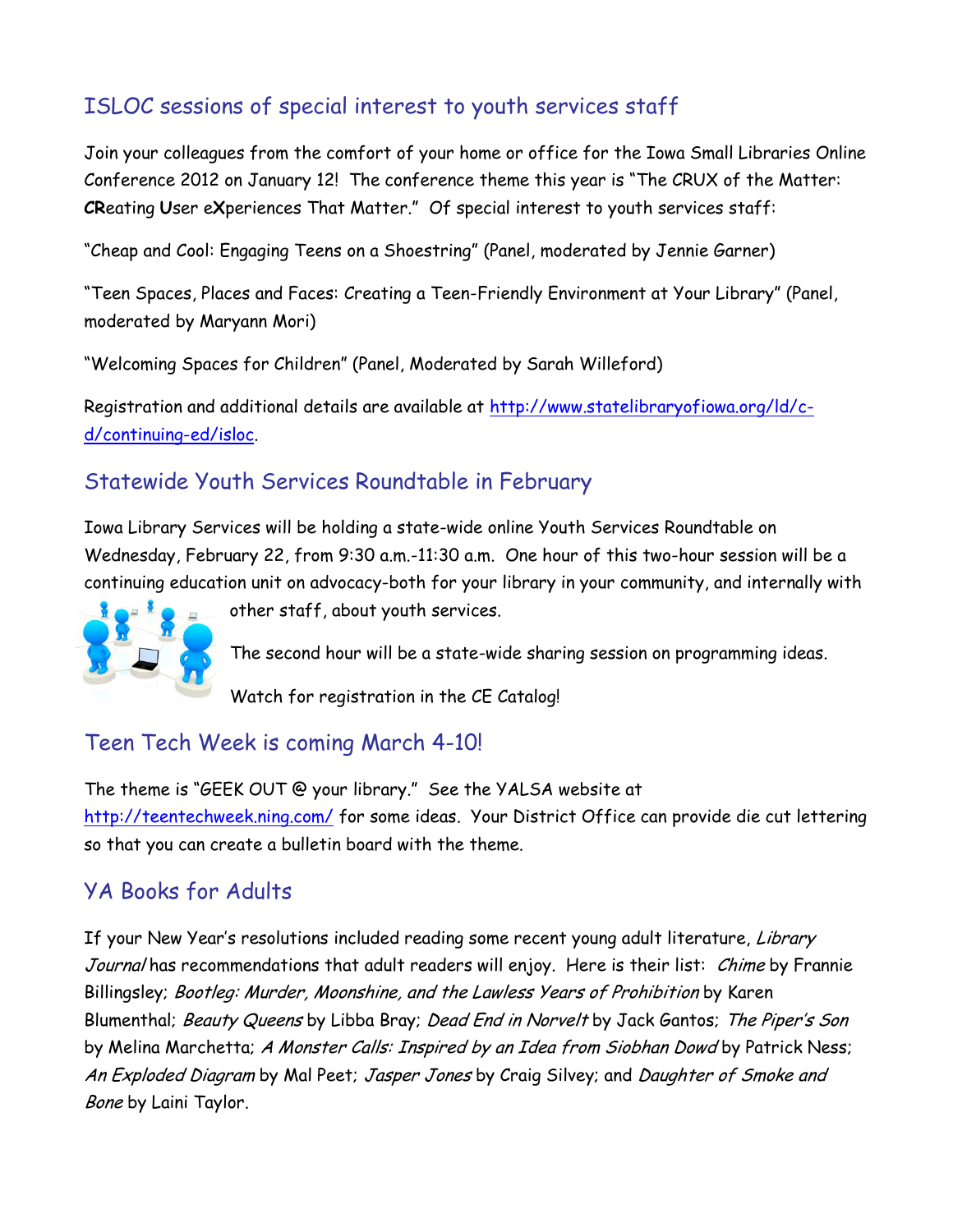# Die Cut Service

Die cuts are shapes, letters and numbers cut from pieces of cardstock or construction paper using a die cut machine. They can be used for library programs, bookmarks, bulletin boards and more. If you are interested in ordering die cuts, contact the Library Resources Technician at your District Office (see [http://www.statelibraryofiowa.org/ld/c-d/do\)](http://www.statelibraryofiowa.org/ld/c-d/do).

The list of die cuts available can be found at [http://www.statelibraryofiowa.org/ld/c-d/diecuts.](http://www.statelibraryofiowa.org/ld/c-d/diecuts)



Currently, we are featuring a bulletin board set with the letters "Read with Someone You LOVE" and assorted hearts in red and pink. You might also order some heart shapes for February craft projects or some heart bookmarks to give out on Valentine"s Day.

# Building Vocabulary:

Every now and then, we like to review one of the six Early Literacy Skills to include in library storytime programs. "Vocabulary," as we all know, means knowing the specific names of things. In

a recent webinar about information literacy, Maryann Mori reminded me of a simple way to include **vocabulary** skill building: introducing the parts and features of a book. Just mentioning the *cover*, the *spine*, the *author*, the artist and the illustrations may introduce terms that are new to preschoolers. Repeat these terms often as you handle the books you are reading to your storytime patrons!



# Teen Video Challenge

Iowa teens between the ages of 13 and 18 can participate in the 2012 Teen Video Challenge!

Teens create a video promoting summer reading at the public library, with their unique interpretation of the 2012 CSLP teen slogan "Own the Night." Participants are eligible to win \$275 and a \$150 award for their library. One winning video created by a teen or group of teens will be selected as the Iowa State Winner in the national Collaborative Summer Library Program (CSLP) "2012 Teen Video Challenge." All state winning videos will be official 2012 CSLP promotional videos and will be viewed by teens nationwide.

Get the Entry Form, the Model Release Form, and Teen Video Challenge Resources from the Iowa Library Services website at <http://www.statelibraryofiowa.org/ld/t-z/youthservices/teen-video-challenge-2012>